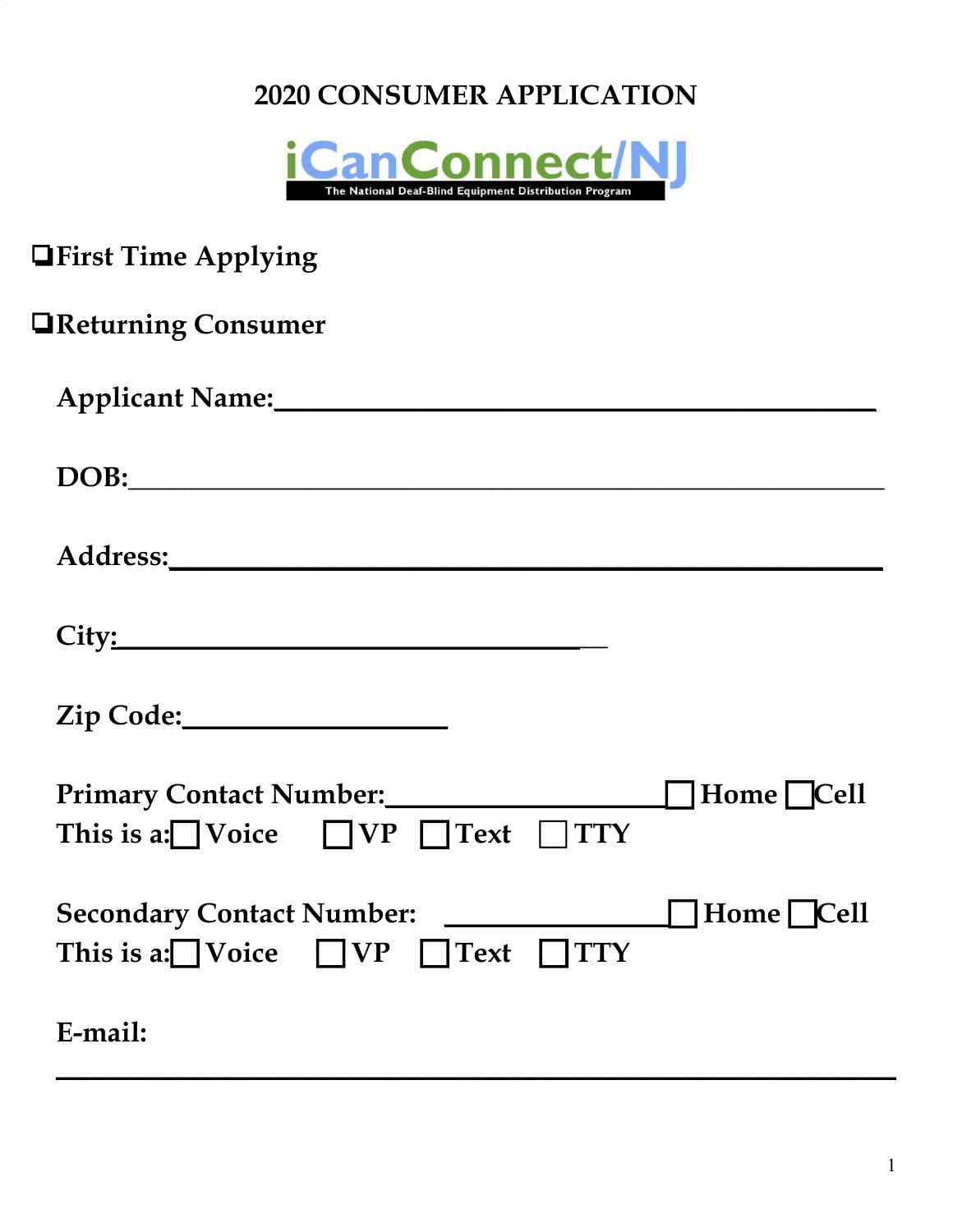**Preferred Contact if you cannot be reached:**

| <b>NAME</b>                                                                                                                                                       |                                                    | <b>PHONE#</b>          |                |  |
|-------------------------------------------------------------------------------------------------------------------------------------------------------------------|----------------------------------------------------|------------------------|----------------|--|
|                                                                                                                                                                   | <b>TELL US ABOUT YOURSELF</b>                      |                        |                |  |
| I am:                                                                                                                                                             |                                                    |                        |                |  |
| <b>Student</b>                                                                                                                                                    | Employed                                           | $\bigsqcup$ Unemployed | <b>Retired</b> |  |
| My preferred ways to communicate are<br>(please check all that apply):<br><b>□ American Sign Language</b><br>Visual<br>  Tactile<br><b>Close Vision</b><br>Signed |                                                    |                        |                |  |
| English<br>Spoken English<br>If applicable, name/number preferred Interpreter:                                                                                    |                                                    |                        |                |  |
| Print                                                                                                                                                             | My preferred way to read is:<br><b>Large Print</b> | <b>Braille</b>         | Listening      |  |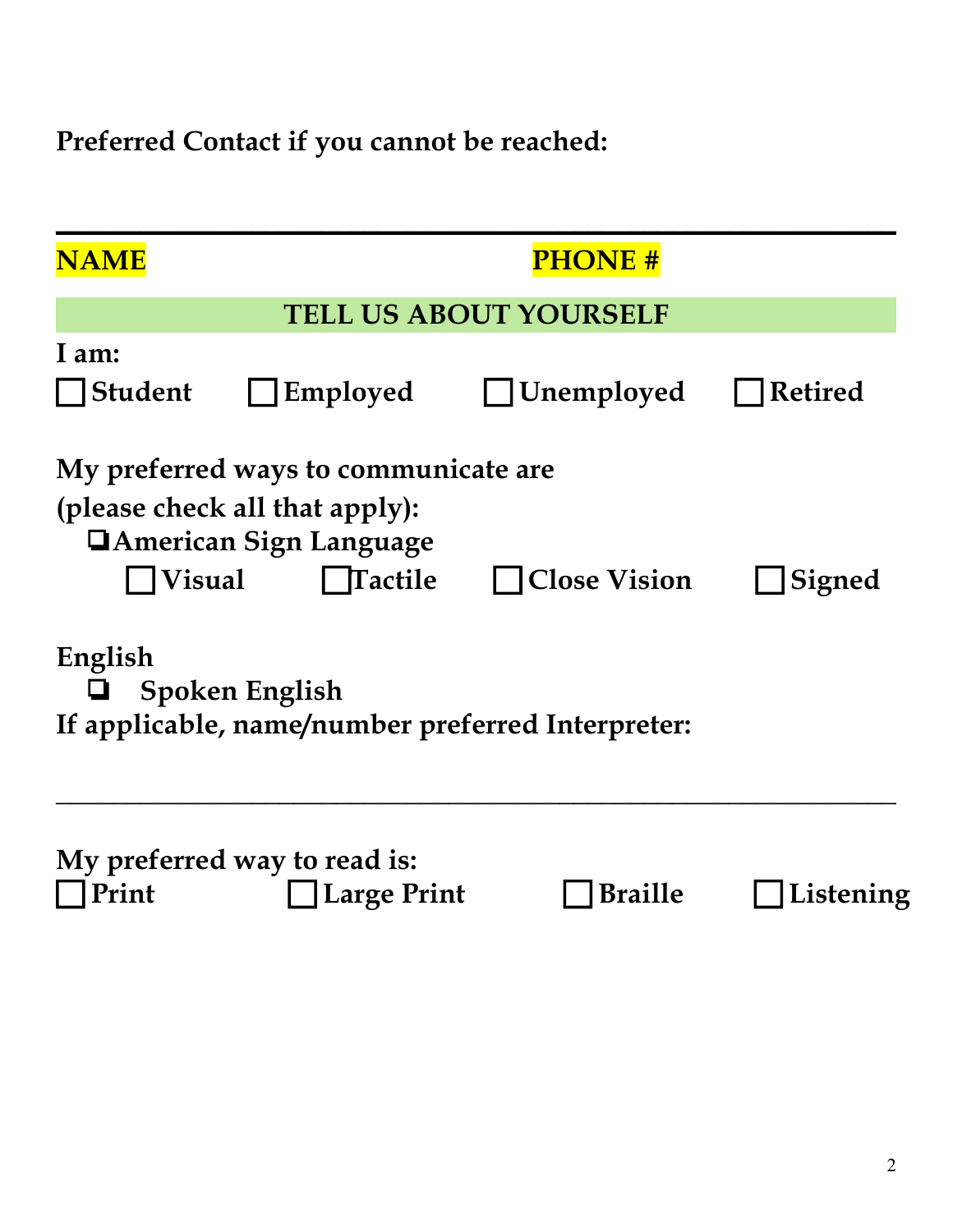## **PROOF OF INCOME ELIGIBILITY**

To be eligible for this federally funded program, your household income cannot exceed 400% of the federal poverty guidelines. **Please check one of the following requirements and provide support documentation to verify your income eligibility:**

- ❏Federal Public Housing Assistance (Section 8)
- ❏Medicaid
- ❏Low-Income Energy Assistance Program/Pharmaceutical Assistance for the Aged and Disabled
- ❏Temporary Assistance for Needy Families
- ❏Supplemental Nutrition Assistance Program (Food Stamps)/PAAD
- ❏ SSI (Supplemental Security Income)
- ❏SSDI (Social Security Disability Insurance)*\*SSI/SSDI ONLY: Include letter stating this is your only source of income or include additional income sources*
- **If you do not qualify for any of the programs listed above please provide:**

❏Federal Income Tax Return (full return required) **The 2020 income guidelines are listed below**:

| <b>2020 Federal Poverty Guidelines</b>      |                                   |  |  |  |
|---------------------------------------------|-----------------------------------|--|--|--|
| Number of persons in                        | $400\%$ for everywhere,<br>except |  |  |  |
| family/household                            | Alaska and Hawaii                 |  |  |  |
| $\mathbf 1$                                 | \$51,040                          |  |  |  |
| $\overline{2}$                              | \$68,960                          |  |  |  |
| $\overline{3}$                              | \$86,880                          |  |  |  |
| $\overline{\mathbf{4}}$                     | \$104,800                         |  |  |  |
| For each additional person, \$17,920<br>add |                                   |  |  |  |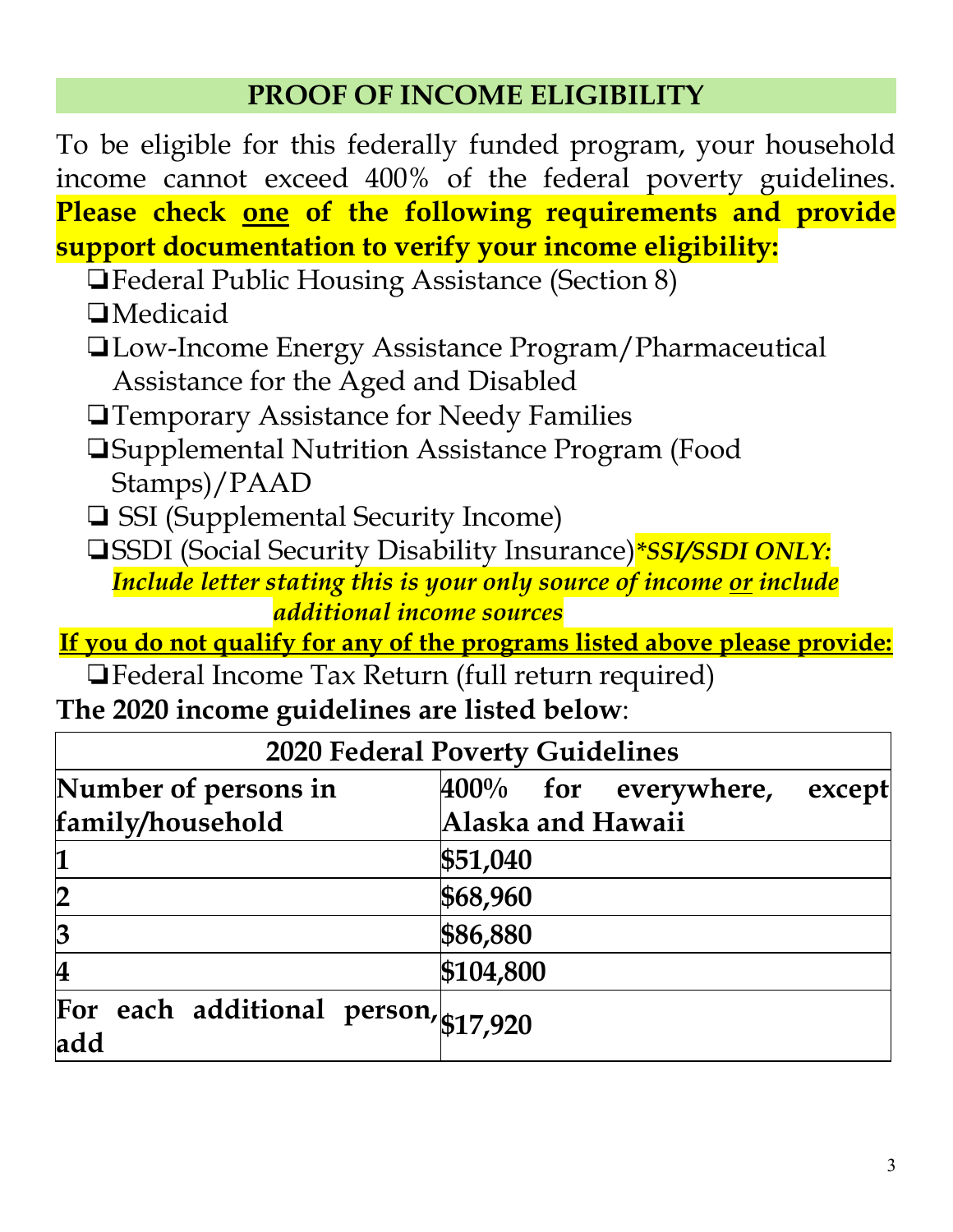| <b>DISABILITY ELIGIBILITY</b>                                                                                                    |  |  |  |  |
|----------------------------------------------------------------------------------------------------------------------------------|--|--|--|--|
| I am providing my most recent Audiogram: I Yes I No                                                                              |  |  |  |  |
| I am providing my most recent Eye Report: $\Box$ Yes $\Box$ No                                                                   |  |  |  |  |
| I am providing a letter from my doctor confirming a progressive<br>diagnosis: $\Box$ Yes $\Box$ No                               |  |  |  |  |
| I am providing from a letter from a medical professional<br>confirming my combined hearing and vision loss: $\Box$ Yes $\Box$ No |  |  |  |  |
| <b>HISTORY</b>                                                                                                                   |  |  |  |  |
| The cause of my hearing loss is:<br>$\Box$ Born Deaf $\Box$ Lost hearing as a child $\Box$ Lost hearing as an<br>adult           |  |  |  |  |
| I would describe my level of hearing as:<br>Hard of Hearing<br><b>Deaf</b>                                                       |  |  |  |  |
| I am currently using:<br>  Amplification<br>Scochlear Implant(s)<br><b>Hearing Aids</b><br><b>Devices</b>                        |  |  |  |  |
| *Please note this program does NOT purchase hearing aids or cochlear implants                                                    |  |  |  |  |
| The cause of my vision loss is:                                                                                                  |  |  |  |  |
| Born Blind                                                                                                                       |  |  |  |  |
| Lost my sight as a child                                                                                                         |  |  |  |  |
| Lost my sight as an adult                                                                                                        |  |  |  |  |
| My hearing and/or vision is progressive:                                                                                         |  |  |  |  |
| Yes<br>Unsure<br>N <sub>0</sub>                                                                                                  |  |  |  |  |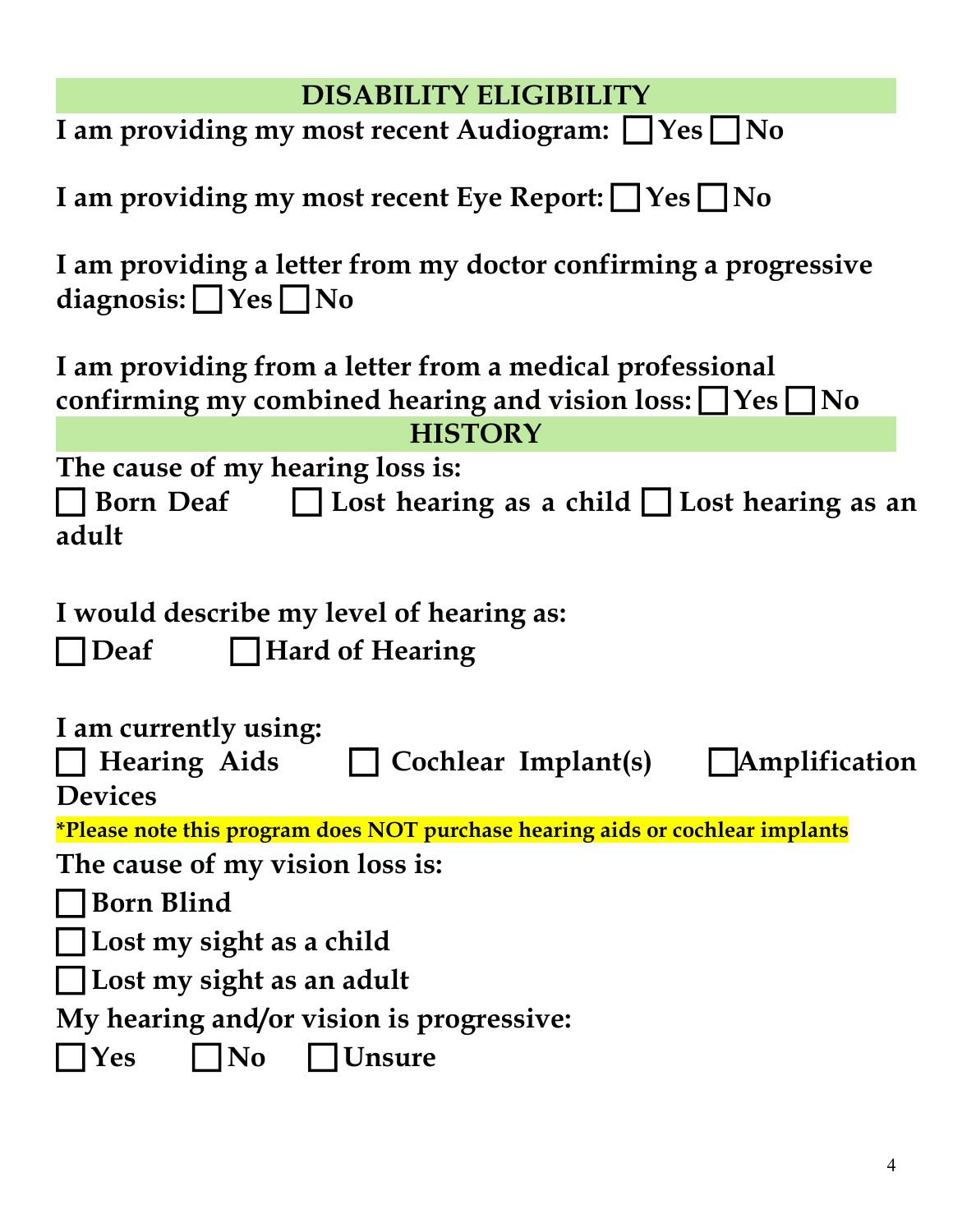## **I would describe my level of vision as**

 **Blind Low vision**, **please describe:**

## **TELL US ABOUT YOUR CURRENT COMMUNICATIONS TECHNOLOGY EXPERIENCE**

**1. How do you make phone calls? (Check all that apply)** ❏**Home phone** ❏**Captel device** ❏**Mobile phone Provider: \_\_\_\_\_\_\_\_\_\_\_\_\_\_\_\_\_\_\_\_\_\_\_\_\_\_\_\_\_\_\_\_**

❏**Smart phone**

❏**Relay service**

❏**Facetime**

❏**Other: \_\_\_\_\_\_\_\_\_\_\_\_\_\_\_\_\_\_\_\_\_\_\_\_\_\_\_\_\_\_\_\_\_\_\_\_\_\_\_\_\_\_\_\_\_\_\_**

❏**Don't have access to making phone calls at this time**

❏**Check here if any these devices were provided through the iCC Program**

**2. What device(s) and programs are you currently using? (Check all that apply)** ❏**Desktop** ❏**Laptop** ❏**iPad/Tablet** ❏**JAWS** ❏**Zoomtext** ❏**Alerting Devices** ❏**Check here if these devices were provided through the iCC Program**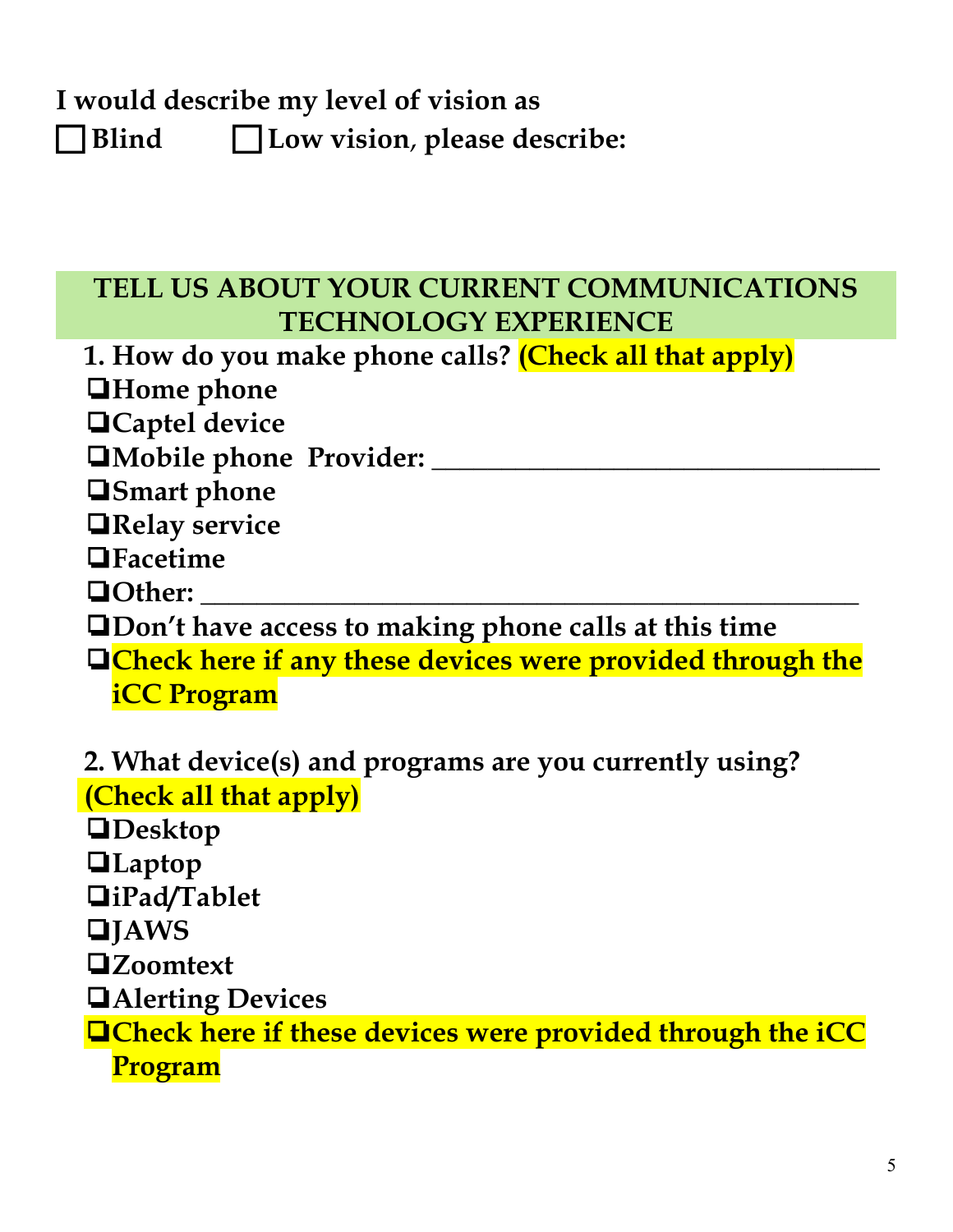**3. In the last five years have you had computer training?**  $\Box$  Yes  $\Box$  No

 **If yes, where did this training take place?**

**(Check all that apply)**

❏**iCanConnect**

❏**One on one training through another program**

❏**Public class**

❏**Store (ex: apple/verizon)**

❏**Family/Friend taught me**

**4. What is it that you can't do now that you would like to do? (Check all that apply)**

❏**Have access to accessible equipment**

❏**Learn about newer technology available**

❏**Be able to communicate with family and friends**

❏**Have access to email**

❏**Be alerted when I have incoming calls/messages**

**5. Are there any other technology needs you would like to share?**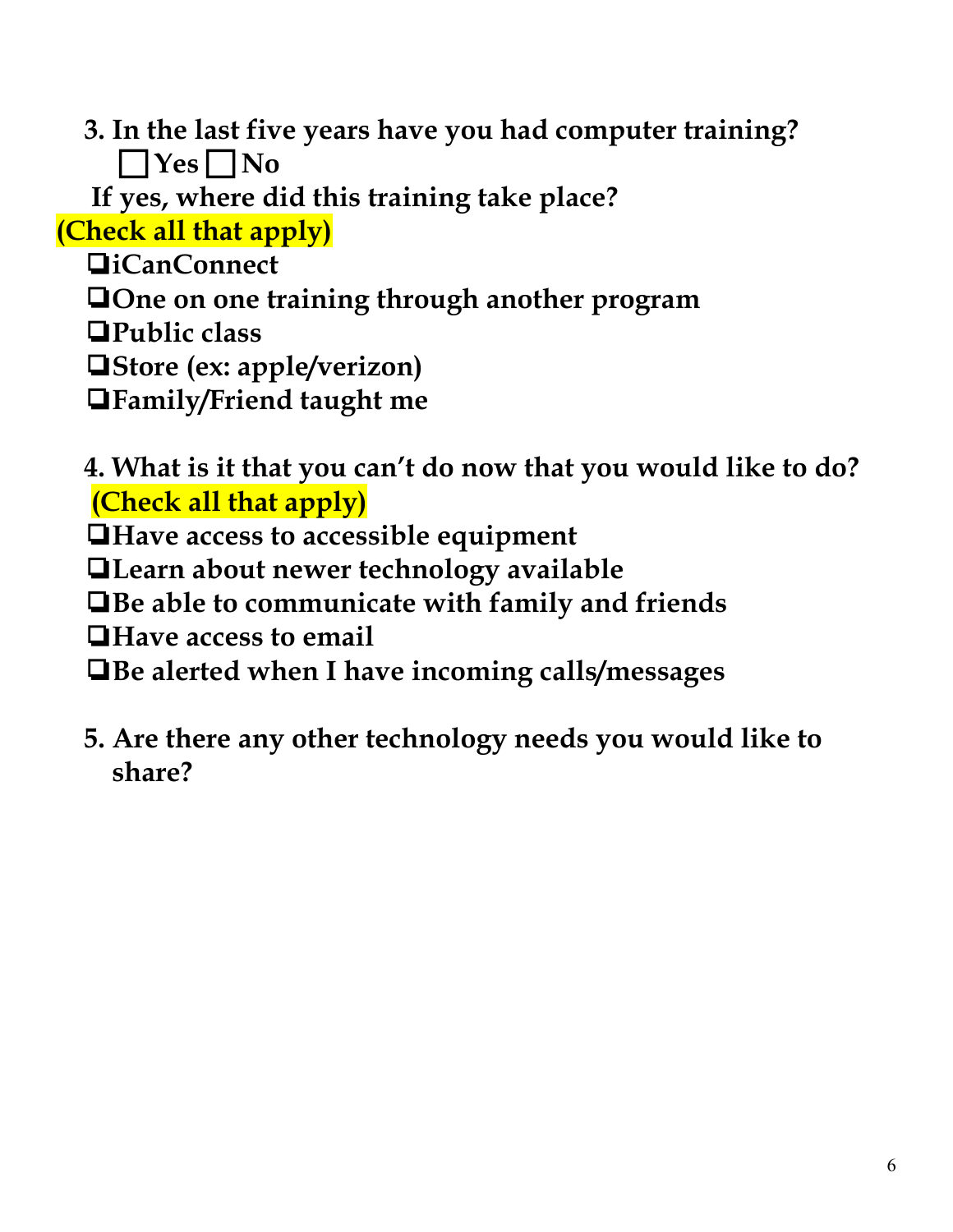### **Release of Information**

I authorize the New Jersey Commission for the Blind and Visually Impaired and The College of Jersey to share information regarding my application, assessment, and telecommunications needs.

❏ I also give them permission to communicate with anyone individual(s) and/or professional(s) listed in this application.

 $\overline{\phantom{a}}$  , and the contract of the contract of the contract of the contract of the contract of the contract of the contract of the contract of the contract of the contract of the contract of the contract of the contrac

## **Applicant Name**

| <b>Signature</b> |
|------------------|
|                  |

**Date** 

If applicant is under 18 years of age

 $\overline{\phantom{a}}$  , and the contract of the contract of the contract of the contract of the contract of the contract of the contract of the contract of the contract of the contract of the contract of the contract of the contrac

 $\overline{\phantom{a}}$  , and the contract of the contract of the contract of  $\overline{\phantom{a}}$ 

**Name of applicant**

 $\overline{\phantom{a}}$  , and the contract of the contract of the contract of the contract of the contract of the contract of the contract of the contract of the contract of the contract of the contract of the contract of the contrac **Printed name of person signing on behalf of applicant/Relationship to applicant**

**Signature Date**

 $\overline{\phantom{a}}$  , and the contract of the contract of the contract of the contract of the contract of the contract of the contract of the contract of the contract of the contract of the contract of the contract of the contrac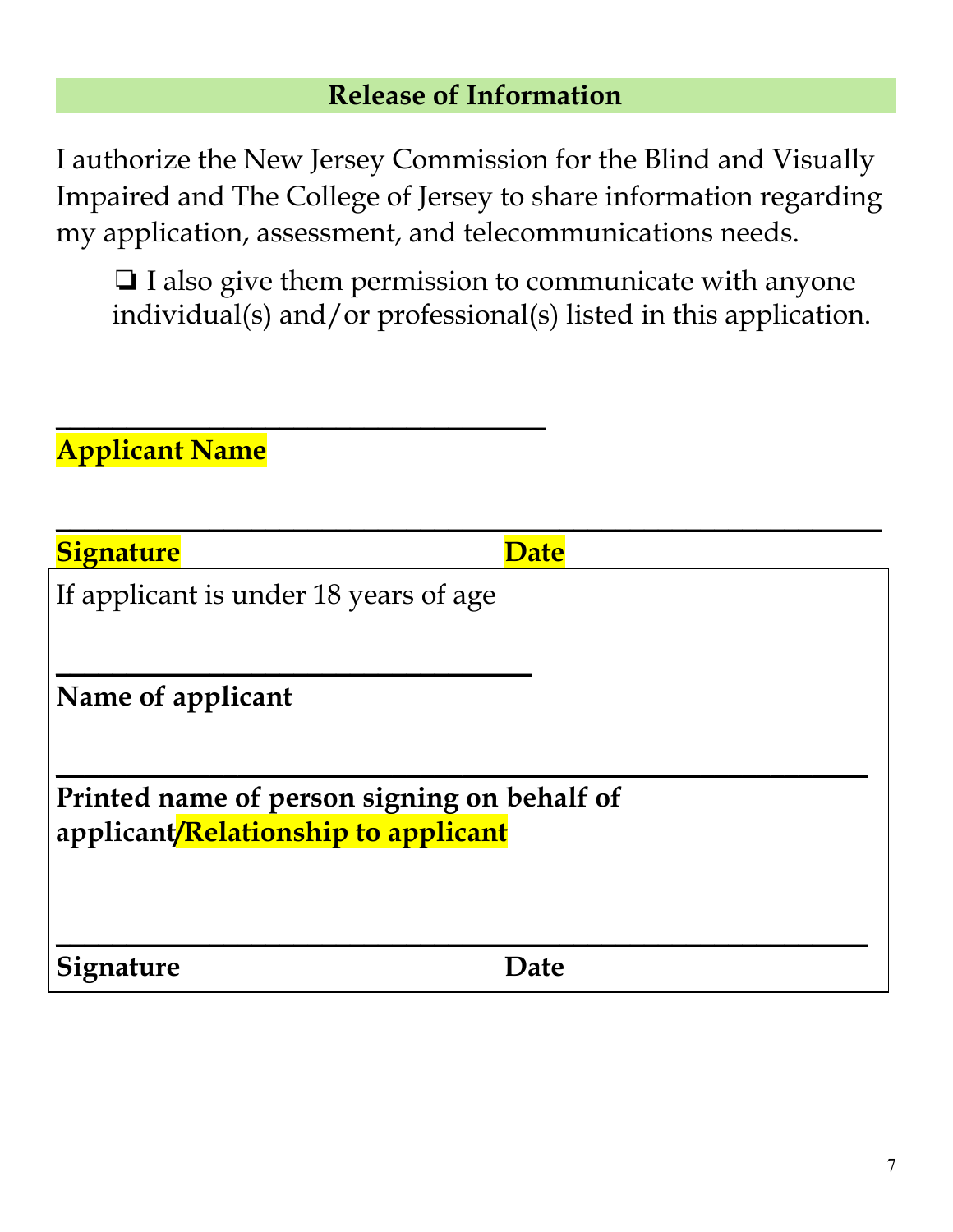**I** am/or have been a client of NJ CBVI:  $\Box$  Yes  $\Box$  No

**Department: Vocational Rehabilitation Independent Living Education**

 $\overline{\phantom{a}}$  , and the contract of the contract of the contract of the contract of the contract of the contract of the contract of the contract of the contract of the contract of the contract of the contract of the contrac

 $\overline{\phantom{a}}$  , and the contract of the contract of the contract of the contract of the contract of the contract of the contract of the contract of the contract of the contract of the contract of the contract of the contrac

 $\overline{\phantom{a}}$  , and the contract of the contract of the contract of the contract of the contract of the contract of the contract of the contract of the contract of the contract of the contract of the contract of the contrac

 $\overline{\phantom{a}}$  , and the contract of the contract of the contract of the contract of the contract of the contract of the contract of the contract of the contract of the contract of the contract of the contract of the contrac

**If yes, who is your primary contact**:

**Are you receiving services from a vision loss, hearing loss or deaf-blind professional? Program/Contact person/Contact Information:**

**Do you receive SSP Services? ◯ Yes** ◯ No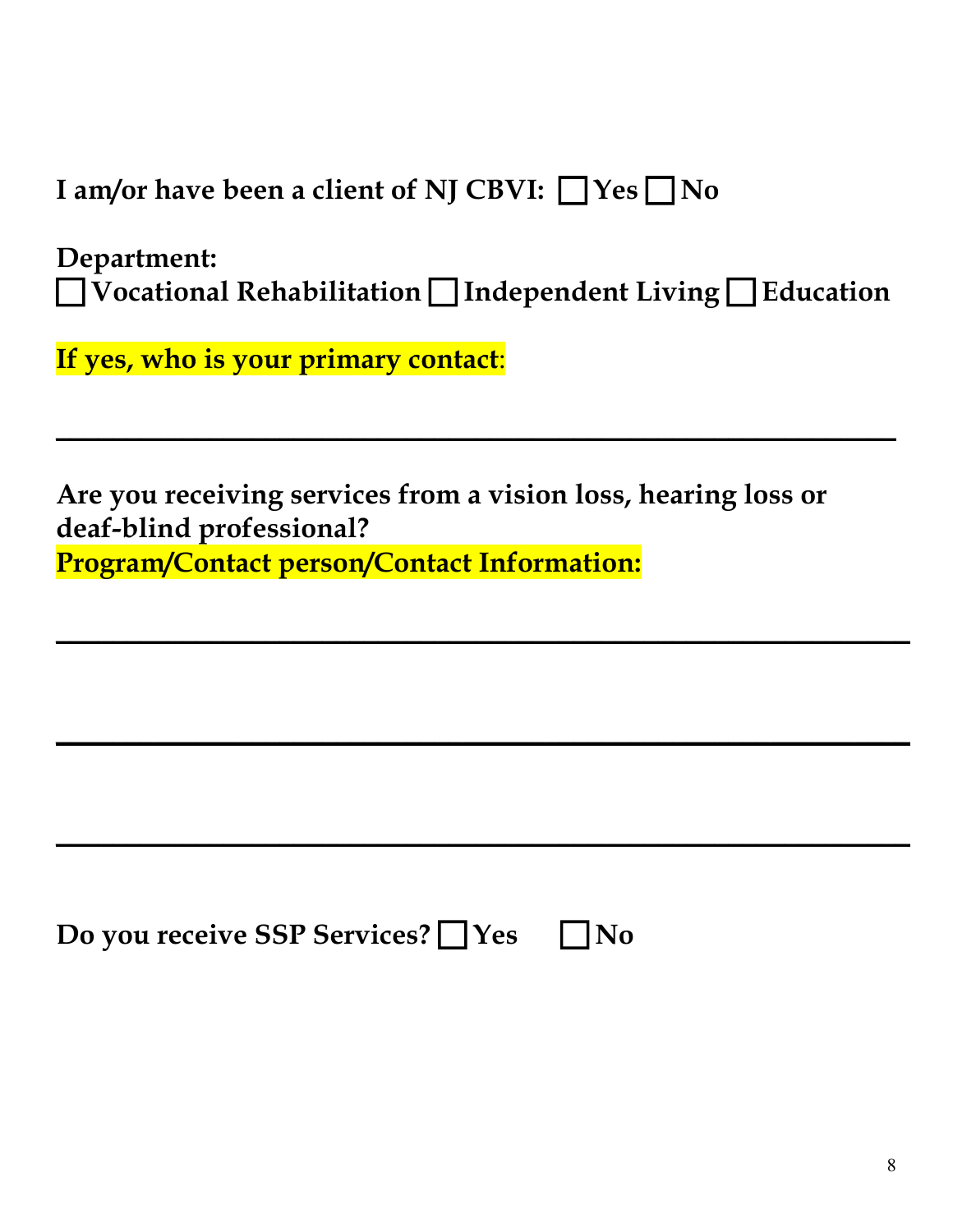## **Request for iCanConnect/NJ Services**

**I certify that all information provided on this application, including information about my disability and income, is true, complete, and accurate to the best of my knowledge. I authorize program representatives to verify the information provided.**

**I permit information about me to be shared with my state's current and successor program managers and representatives for the administration of the program and for the delivery of equipment and services to me. I also permit information about me to be reported to the Federal Communications Commission for the administration, operation, and oversight of the program.**

**If I am accepted into the program, I agree to use program services solely for the purposes intended. I understand that I may not sell, give, or lend to another person any equipment provided to me by the program.**

**If I provide any false records or fail to comply with these or other requirements or conditions of the program, program officials may end services to me immediately. Also, if I violate these or other requirements or conditions of the program on purpose, program officials may take legal action against me.**

**I certify that I have read, understand, and accept these conditions to participate in iCanConnect (the National Deaf-Blind Equipment Distribution Program).**

**The Federal Communications Commission (FCC) collects personal information about individuals through the National Deaf-Blind Equipment Distribution Program (NDBEDP), a**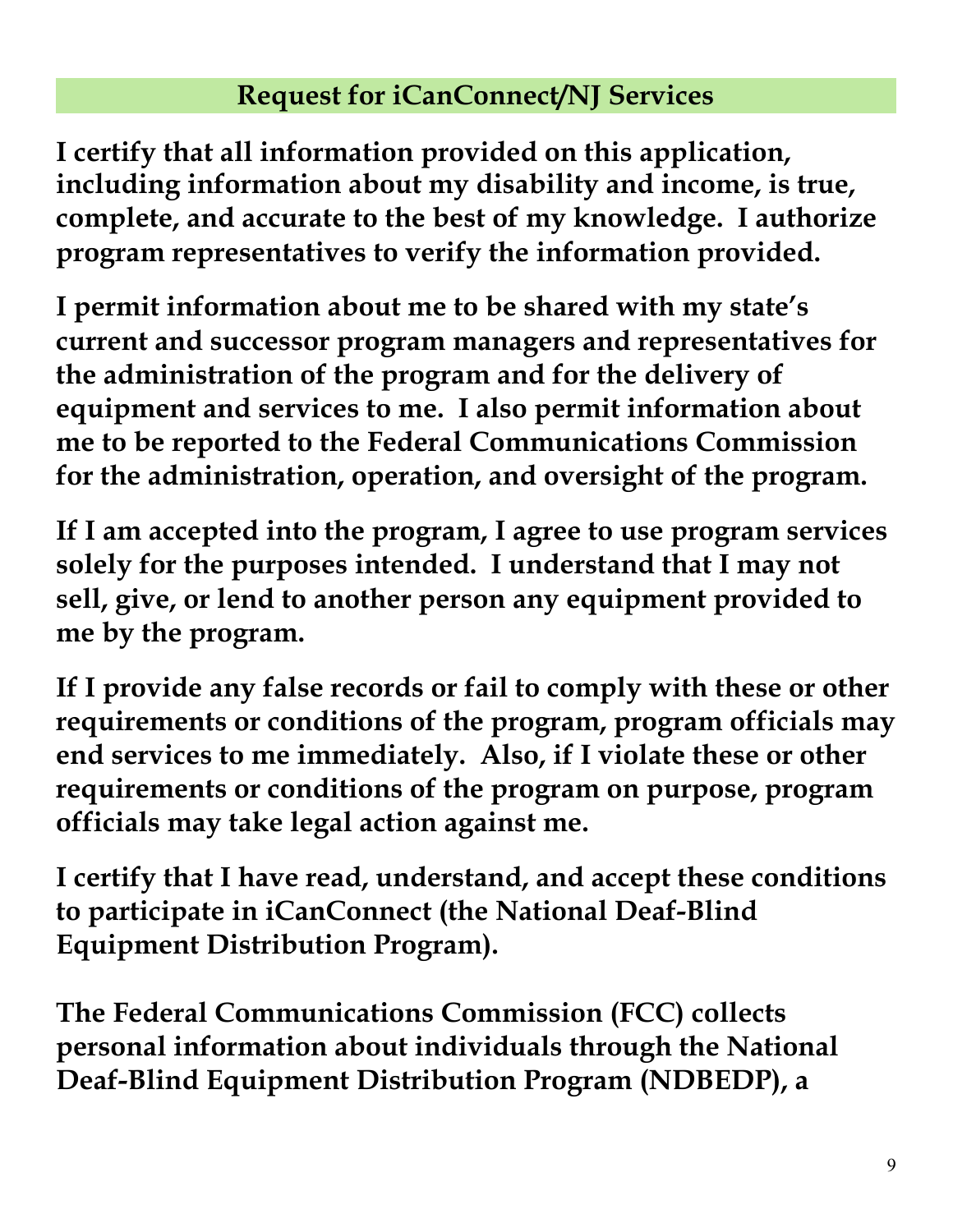**program also known as iCanConnect. The FCC will use this information to administer and manage the NDBEDP. Personal information is provided voluntarily by individuals who request equipment (NDBEDP applicants) and individuals who attest to the disability of NDBEDP applicants. This information is needed to determine whether an applicant is eligible to participate in the NDBEDP. In addition, personal information is provided voluntarily by individuals who file NDBEDP-related complaints with the FCC on behalf of themselves or others. When this information is not provided, it may be impossible to resolve the complaints. Finally, each state's NDBEDP-certified equipment distribution program must submit to the FCC certain personal information that it obtained through its NDBEDP activities. This information is required to maintain each state's certification to participate in this program.**

**The FCC is authorized to collect the personal information that is requested through the NDBEDP under sections 1, 4, and 719 of the Communications Act of 1934, as amended; 47 U.S.C. 151, 154, and 620.**

**The FCC may disclose the information collected through the NDBEDP as permitted under the Privacy Act and as described in the FCC's Privacy Act System of Records**

**Notice at 77 FR 2721 (Jan. 19, 2012), FCC/CGB-3, "National Deaf-Blind Equipment Distribution Program (NDBEDP),"**

**[https://www.fcc.gov/omd/privacyact/documents/records/FCC-CG](https://www.fcc.gov/omd/privacyact/documents/records/FCC-CGB-3.pdf) [B-3.pdf.](https://www.fcc.gov/omd/privacyact/documents/records/FCC-CGB-3.pdf)**

**iCC Consumer Initials:**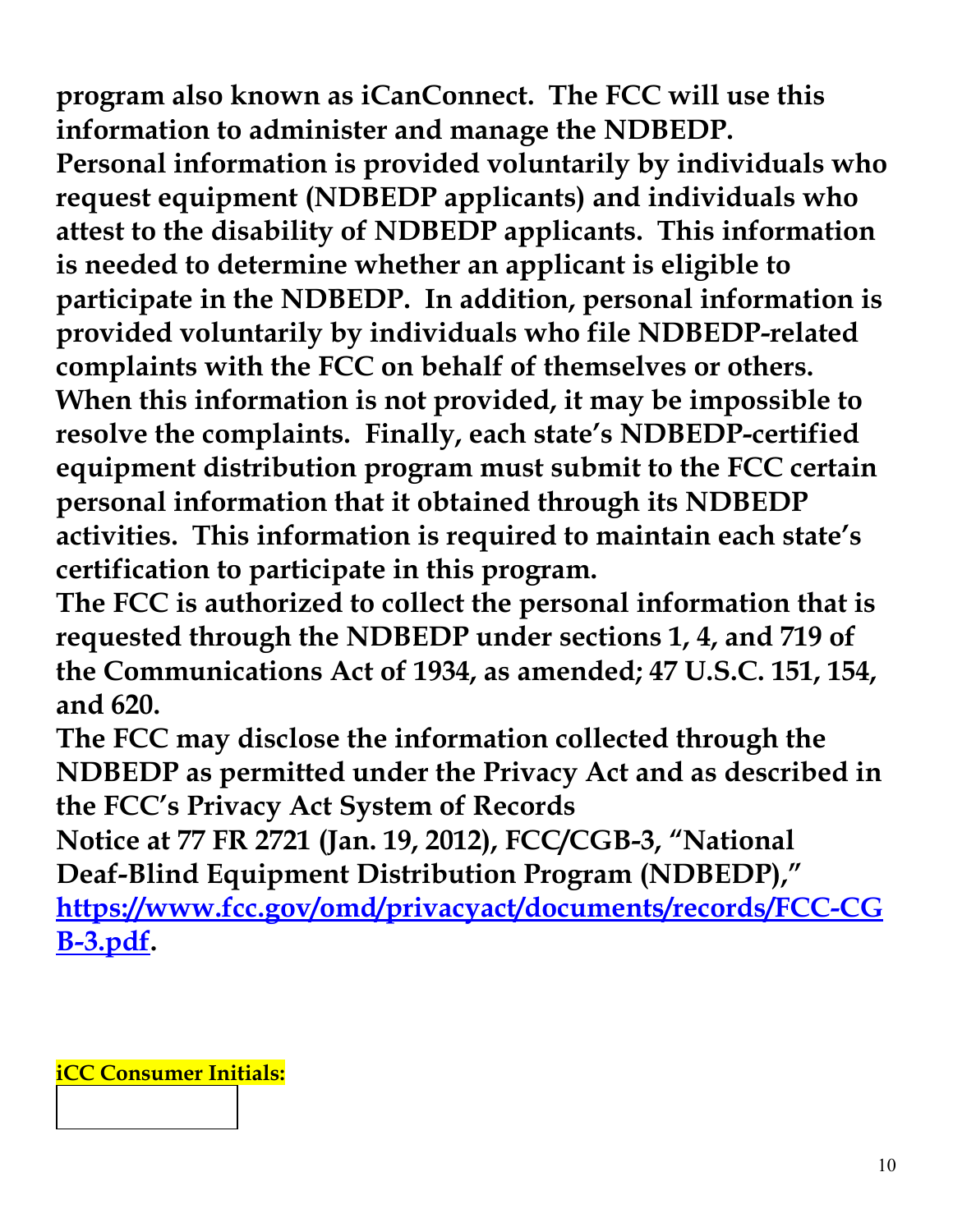**Request for iCanConnect/NJ Services**

**Continued from Page 10**

**This statement is required by the Privacy Act of 1974, Public Law 93-579, 5 U.S.C. 552a(e)(3).**

| <b>Applicant Signature</b>             | <b>Date</b>                                           |
|----------------------------------------|-------------------------------------------------------|
| If applicant is under 18 years of age: |                                                       |
|                                        |                                                       |
| Name of applicant                      |                                                       |
|                                        |                                                       |
|                                        | Printed name of person signing on behalf of applicant |
|                                        |                                                       |
| <b>Relationship to applicant</b>       |                                                       |
| Signature                              | Date                                                  |